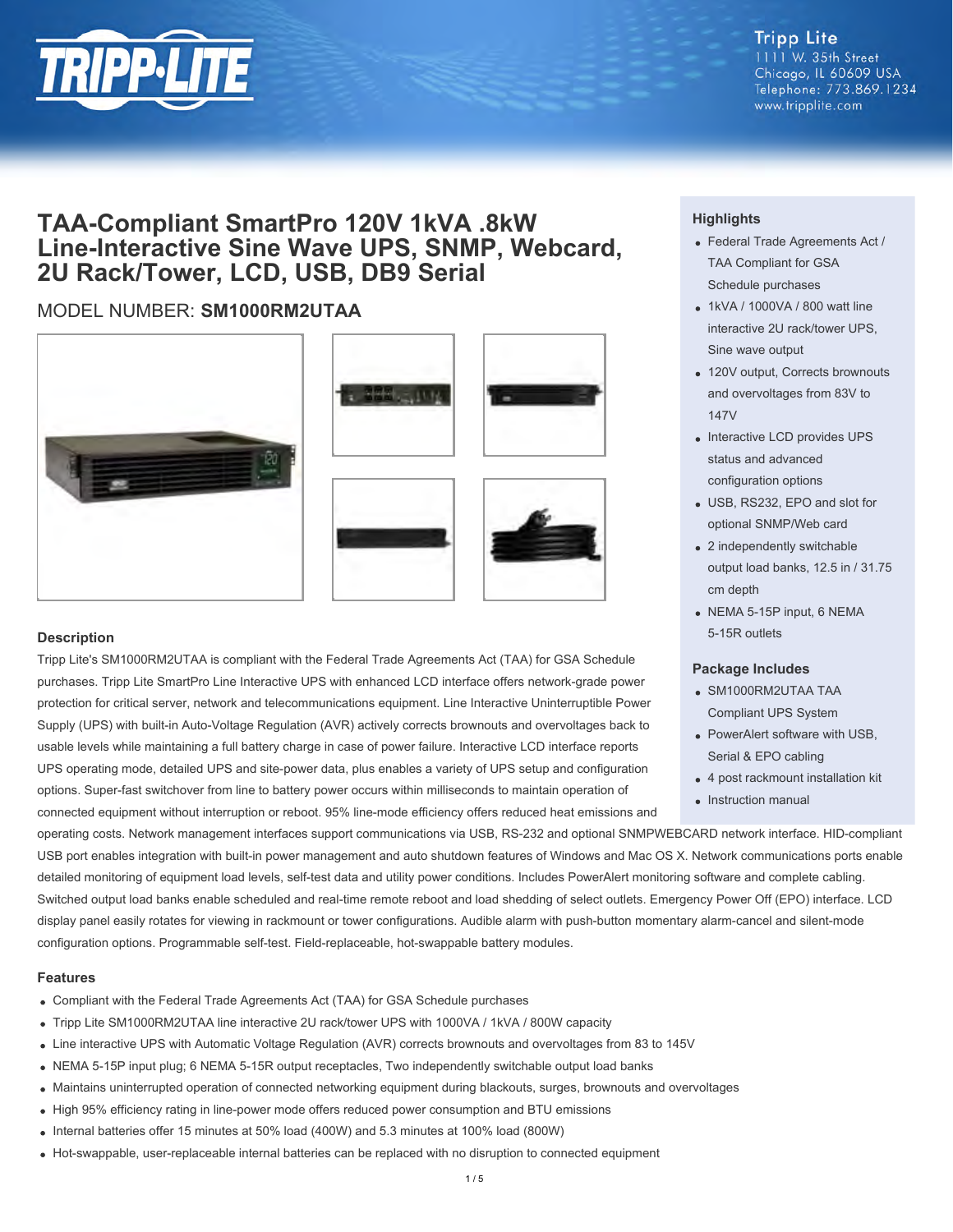

- Front panel LCD monitoring screen with MODE and ENTER buttons reports operating mode with 5-bar battery charge graphic, plus 7 selectable screens of detailed UPS and site power information
- LCD interface also supports a number of advanced user setup and operating preferences
- Ships with 4 post rackmount installation hardware; Optional 2POSTRMKITWM enables 2 post rackmount/wallmount installation; Optional 2-9USTAND enables tower placement
- Built-in USB, RS-232 and optional SNMPWEBCARD accessory monitoring options
- HID-compliant USB port enables integration with built-in power management and auto shutdown features of Windows and Mac OS X
- Included PowerAlert UPS monitoring software; Built-in Emergency Power Off (EPO) interface with cable

# **Specifications**

**BATTERY**

| <b>OUTPUT</b>                               |                                            |  |
|---------------------------------------------|--------------------------------------------|--|
| Output Volt Amp Capacity (VA)               | 1000                                       |  |
| Output kVA Capacity (kVA)                   | $\mathbf{1}$                               |  |
| Output Watt Capacity (Watts)                | 800                                        |  |
| Power Factor                                | 0.8                                        |  |
| Nominal Output Voltage(s)<br>Supported      | 120V                                       |  |
| <b>Frequency Compatibility</b>              | 60 Hz                                      |  |
| Output Voltage Regulation (Line<br>Mode)    | $-21\%$ , $+8\%$                           |  |
| Output Voltage Regulation (Battery<br>Mode) | $+/- 5%$                                   |  |
| <b>Output Receptacles</b>                   | $(6) 5-15R$                                |  |
| Load Management Receptacles                 | Two switchable two-outlet 5-15R load banks |  |
| Output AC Waveform (AC Mode)                | Sine wave                                  |  |
| Output AC Waveform (Battery Mode)           | Pure Sine wave                             |  |
| <b>INPUT</b>                                |                                            |  |
| Rated input current (Maximum Load)          | 9.2A                                       |  |
| Nominal Input Voltage(s) Supported          | <b>120V AC</b>                             |  |
| <b>UPS Input Connection Type</b>            | $5-15P$                                    |  |
| Input Circuit Breakers                      | 10A                                        |  |
| UPS Input Cord Length (ft.)                 | 10                                         |  |
| UPS Input Cord Length (m)                   | 3                                          |  |
| <b>Recommended Electrical Service</b>       | 15A 120V                                   |  |
| Input Phase                                 | Single-Phase                               |  |
|                                             |                                            |  |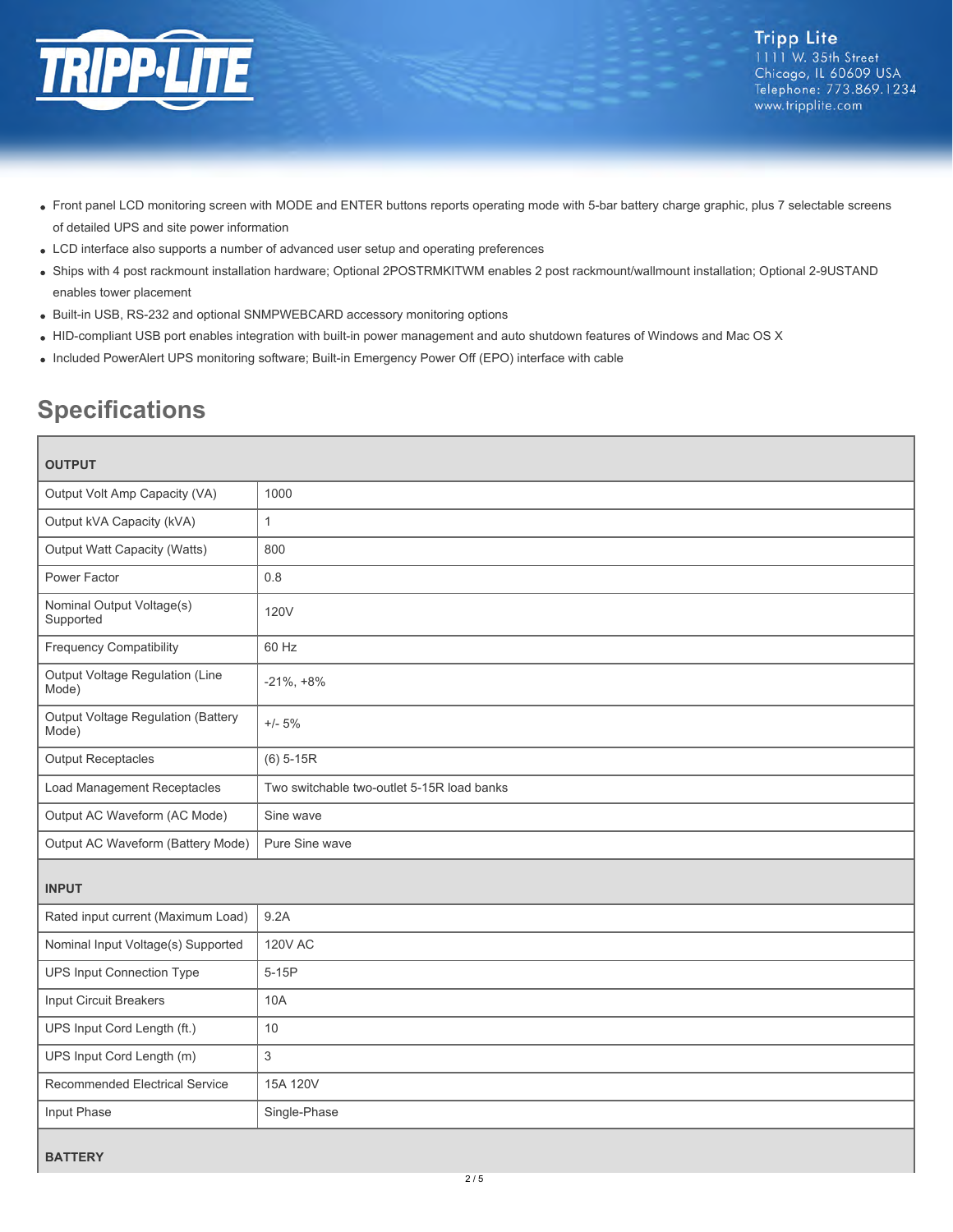

UPS Power Module Weight (kg) | 16.1

| Full Load Runtime (min.)                                         | 5.3 min. (800w)                                                                                                                                                                                                                                                                               |  |
|------------------------------------------------------------------|-----------------------------------------------------------------------------------------------------------------------------------------------------------------------------------------------------------------------------------------------------------------------------------------------|--|
| Half Load Runtime (min.)                                         | 15 min. (400w)                                                                                                                                                                                                                                                                                |  |
| DC System Voltage (VDC)                                          | 24                                                                                                                                                                                                                                                                                            |  |
| Battery Recharge Rate (Included<br>Batteries)                    | Less than 4 hours from 10% to 90%                                                                                                                                                                                                                                                             |  |
| Internal UPS Replacement Battery<br>Cartridge                    | See Tripp Lite UPS Battery Selector                                                                                                                                                                                                                                                           |  |
| <b>Battery Access</b>                                            | Front panel battery access door                                                                                                                                                                                                                                                               |  |
| <b>Battery Replacement Description</b>                           | Hot-swappable, user replaceable batteries                                                                                                                                                                                                                                                     |  |
| <b>VOLTAGE REGULATION</b>                                        |                                                                                                                                                                                                                                                                                               |  |
| Voltage Regulation Description                                   | Automatic voltage regulation (AVR) maintains line power operation with an input voltage range of 83 to 147                                                                                                                                                                                    |  |
| Overvoltage Correction                                           | Input voltages between 128 and 147 are reduced by 12%                                                                                                                                                                                                                                         |  |
| <b>Undervoltage Correction</b>                                   | Input voltages between 83 and 107 are boosted by 14%                                                                                                                                                                                                                                          |  |
| <b>USER INTERFACE, ALERTS &amp; CONTROLS</b>                     |                                                                                                                                                                                                                                                                                               |  |
| Front Panel LCD Display                                          | Front panel LCD information and configuration screen offers detailed UPS and site power status and operating<br>data, plus configuration of voltage, operating mode, alarm function and a variety of additional options (see manual<br>for detailed LCD configuration and monitoring options) |  |
| Switches                                                         | 3 pushbutton switches control OFF / ON power status, MODE selection and MUTE / ENTER control functions                                                                                                                                                                                        |  |
| Alarm Cancel Operation                                           | Power-fail alarm can be temporarily silenced using alarm-cancel switch; silent mode alarm configuration option<br>available                                                                                                                                                                   |  |
| <b>Audible Alarm</b>                                             | Audible alarm indicates UPS startup, power-failure, low-battery, overload, UPS fault and remote shutdown conditions                                                                                                                                                                           |  |
| <b>SURGE / NOISE SUPPRESSION</b>                                 |                                                                                                                                                                                                                                                                                               |  |
| UPS AC Suppression Joule Rating                                  | 570                                                                                                                                                                                                                                                                                           |  |
| <b>UPS AC Suppression Response</b><br>Time                       | Instantaneous                                                                                                                                                                                                                                                                                 |  |
| EMI / RFI AC Noise Suppression                                   | Yes                                                                                                                                                                                                                                                                                           |  |
| <b>PHYSICAL</b>                                                  |                                                                                                                                                                                                                                                                                               |  |
| Installation Form Factors Supported<br>with Optional Accessories | 2 post rackmount (2POSTRMKITWM); Wallmount (2POSTRMKITWM); Tower (2-9USTAND)                                                                                                                                                                                                                  |  |
| Primary Form Factor                                              | Rackmount                                                                                                                                                                                                                                                                                     |  |
| <b>UPS Power Module Dimensions</b><br>(hwd, in.)                 | 3.5 x 17.5 x 12.5                                                                                                                                                                                                                                                                             |  |
| <b>UPS Power Module Dimensions</b><br>(hwd, cm)                  | 8.9 x 44.4 x 31.75                                                                                                                                                                                                                                                                            |  |
| Rack Height (U Spaces)                                           | 2                                                                                                                                                                                                                                                                                             |  |
| UPS Power Module Weight (lbs.)                                   | 35.4                                                                                                                                                                                                                                                                                          |  |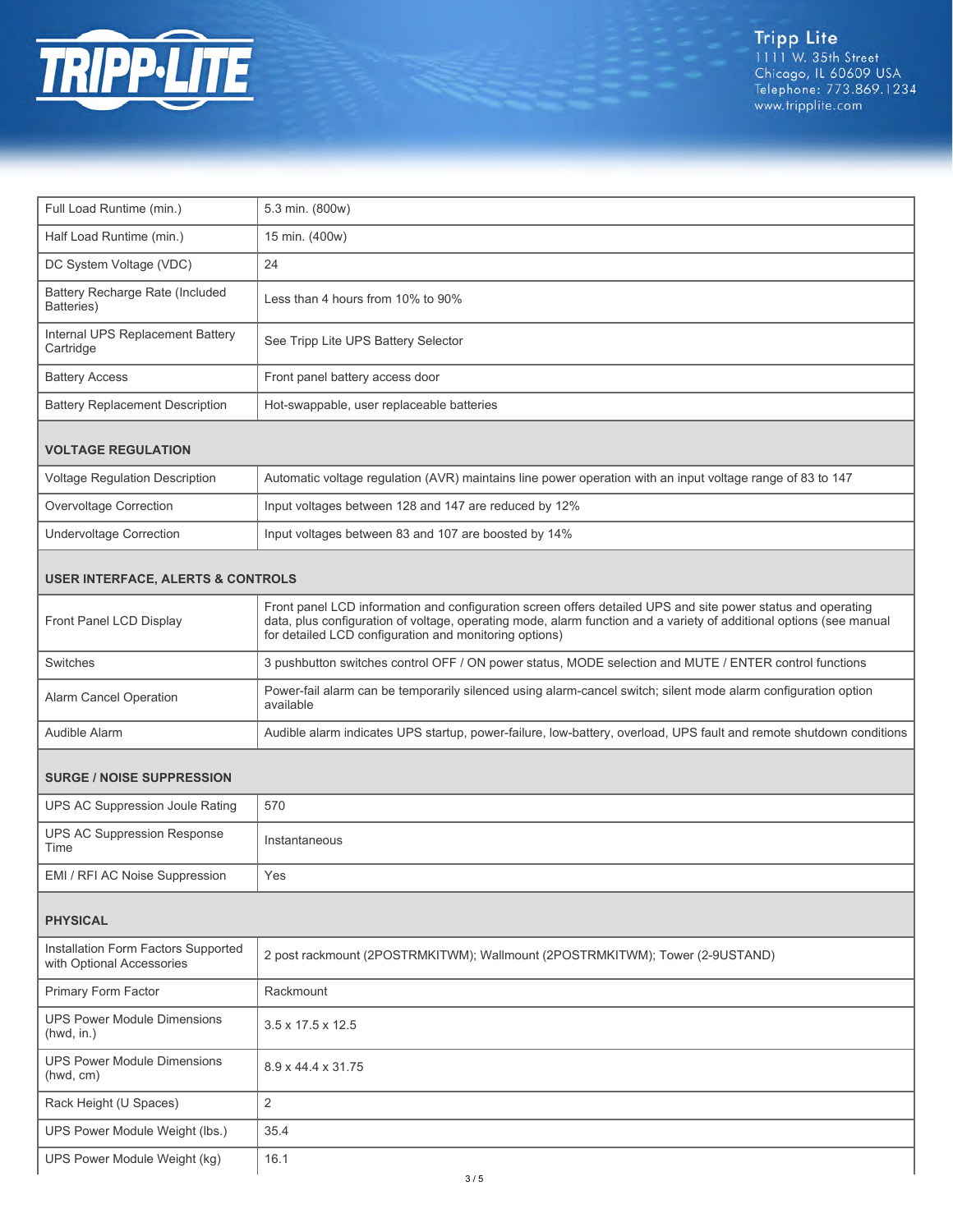

| UPS Shipping Dimensions (hwd / in.)                            | $7.9 \times 22.9 \times 19.3$                                                                                                                           |  |
|----------------------------------------------------------------|---------------------------------------------------------------------------------------------------------------------------------------------------------|--|
| UPS Shipping Dimensions (hwd /<br>cm)                          | $20.1 \times 58.2 \times 49$                                                                                                                            |  |
| Shipping Weight (lbs.)                                         | 46.4                                                                                                                                                    |  |
| Shipping Weight (kg)                                           | 21.1                                                                                                                                                    |  |
| Cooling Method                                                 | Fan                                                                                                                                                     |  |
| <b>UPS Housing Material</b>                                    | <b>Steel</b>                                                                                                                                            |  |
| <b>ENVIRONMENTAL</b>                                           |                                                                                                                                                         |  |
| <b>Operating Temperature Range</b>                             | +32 to +104 degrees Fahrenheit / 0 to +40 degrees Celsius                                                                                               |  |
| Storage Temperature Range                                      | +5 to +122 degrees Fahrenheit / -15 to +50 degrees Celsius                                                                                              |  |
| <b>Relative Humidity</b>                                       | 0 to 95%, non-condensing                                                                                                                                |  |
| AC Mode BTU / Hr. (Full Load)                                  | 134                                                                                                                                                     |  |
| AC Mode Efficiency Rating (100%<br>Load)                       | 95%                                                                                                                                                     |  |
| <b>COMMUNICATIONS</b>                                          |                                                                                                                                                         |  |
| Communications Interface                                       | USB (HID enabled); DB9 Serial; EPO (emergency power off); Slot for SNMP/Web interface                                                                   |  |
| Network Monitoring Port Description                            | Supports detailed monitoring of UPS and site power conditions                                                                                           |  |
| <b>PowerAlert Software</b>                                     | Included                                                                                                                                                |  |
| <b>Communications Cable</b>                                    | USB and DB9 cabling included                                                                                                                            |  |
| WatchDog Compatibility                                         | Supports Watchdog application, OS and hard-reboot restart options for remote applications                                                               |  |
| Network UPS Tools Compatibility                                | NUT compatible. See the full list of Tripp Lite NUT compatible UPS systems at<br>http://www.networkupstools.org/stable-hcl.html?manufacturer=Tripp Lite |  |
| <b>LINE / BATTERY TRANSFER</b>                                 |                                                                                                                                                         |  |
| <b>Transfer Time</b>                                           | 2-4 milliseconds                                                                                                                                        |  |
| Low Voltage Transfer to Battery<br>Power (Setpoint)            | 83                                                                                                                                                      |  |
| High Voltage Transfer to Battery<br>Power (Setpoint)           | 147                                                                                                                                                     |  |
| <b>SPECIAL FEATURES</b>                                        |                                                                                                                                                         |  |
| Grounding Lug                                                  | Back panel grounding lug                                                                                                                                |  |
| Cold Start (Startup in Battery Mode<br>During a Power Failure) | Cold-start operation supported                                                                                                                          |  |
| High Availability UPS Features                                 | Hot swappable batteries                                                                                                                                 |  |
| Green Energy-Saving Features                                   | Individually controllable load banks                                                                                                                    |  |